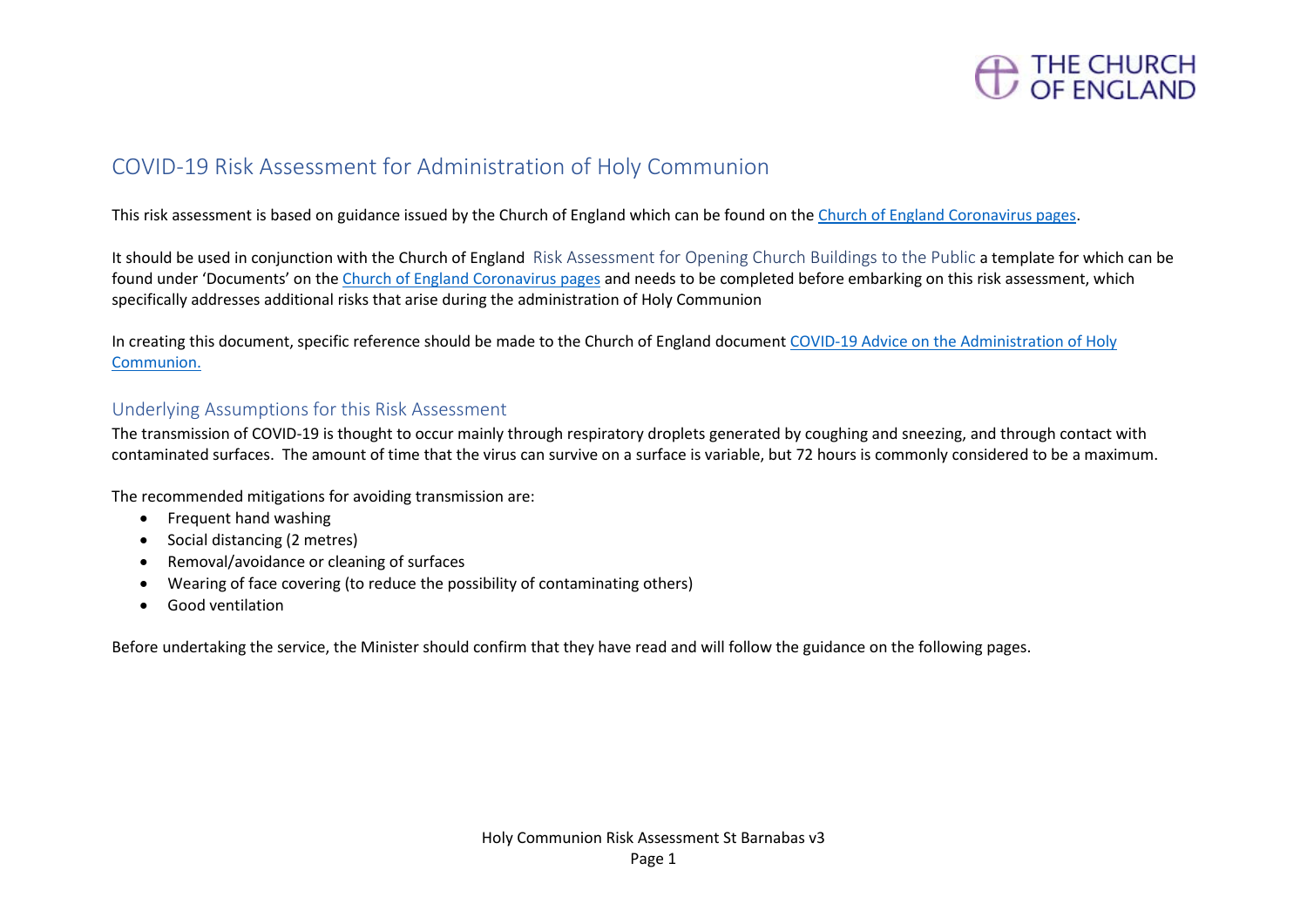

#### Introduction: extract from Church of England 'Covid-19 Advice on the Administration of Holy Communion'.

#### Hygiene measures to be followed when handling the Eucharistic elements

Government guidance indicates that ministers should not speak over uncovered 'consumables'. In practice, this means that while the president can speak the words of the Eucharistic Prayer over bread and wine that he or she alone will consume, bread that will be consumed by other communicants must remain covered until being distributed (e.g. wafers in a ciborium with the lid on or covered by a pall, or bread on a paten covered by a purificator or other cloth).

For the time being we encourage the use of individual communion wafers or bread that has already been divided rather than large wafers or loaves of bread that are broken and shared, as this practice minimises the physical contact the president will have with the elements. It is also advised that the president be the only person to handle the wafers or bread during the distribution, unless there are very large numbers, and that individual communicants should not pass around wafers or bread.

If others assist in preparing the elements before or during the service, then hand hygiene and physical distancing precautions should apply. Offertory processions where the bread and wine are brought to the Communion table are not recommended at this time.

When the president takes the bread and wine before the Eucharistic Prayer, it is recommended that this takes place in silence. If words are said when the bread and wine are taken into the hand, only the elements that the president will receive are taken (the other elements being covered).

At the fraction (breaking of the bread), only the consecrated bread that the president will receive is broken during the words ('We break this bread...' 'Every time we eat this bread...') accompanying that action. The remainder of the bread remains covered. If other consecrated bread needs to be broken before it is administered, this must be done in silence or while the Agnus Dei is said by the congregation and after the priest has sanitized their hands.

At the invitation to communion, if the consecrated bread and wine are shown to the people, only the piece of consecrated bread or wafer that the president will receive is shown while speaking the words of invitation.

At the giving of Communion, the president receives Communion in both kinds. The words of distribution ('The body and blood of Christ' or 'The body and blood of Christ keep you in eternal life' or the Order Two/BCP words of distribution) are spoken to the congregation, and all who intend to receive say, 'Amen'.

At the distribution, Holy Communion is administered in silence. The consecrated bread or wafer will need to be dropped into the hands of communicants.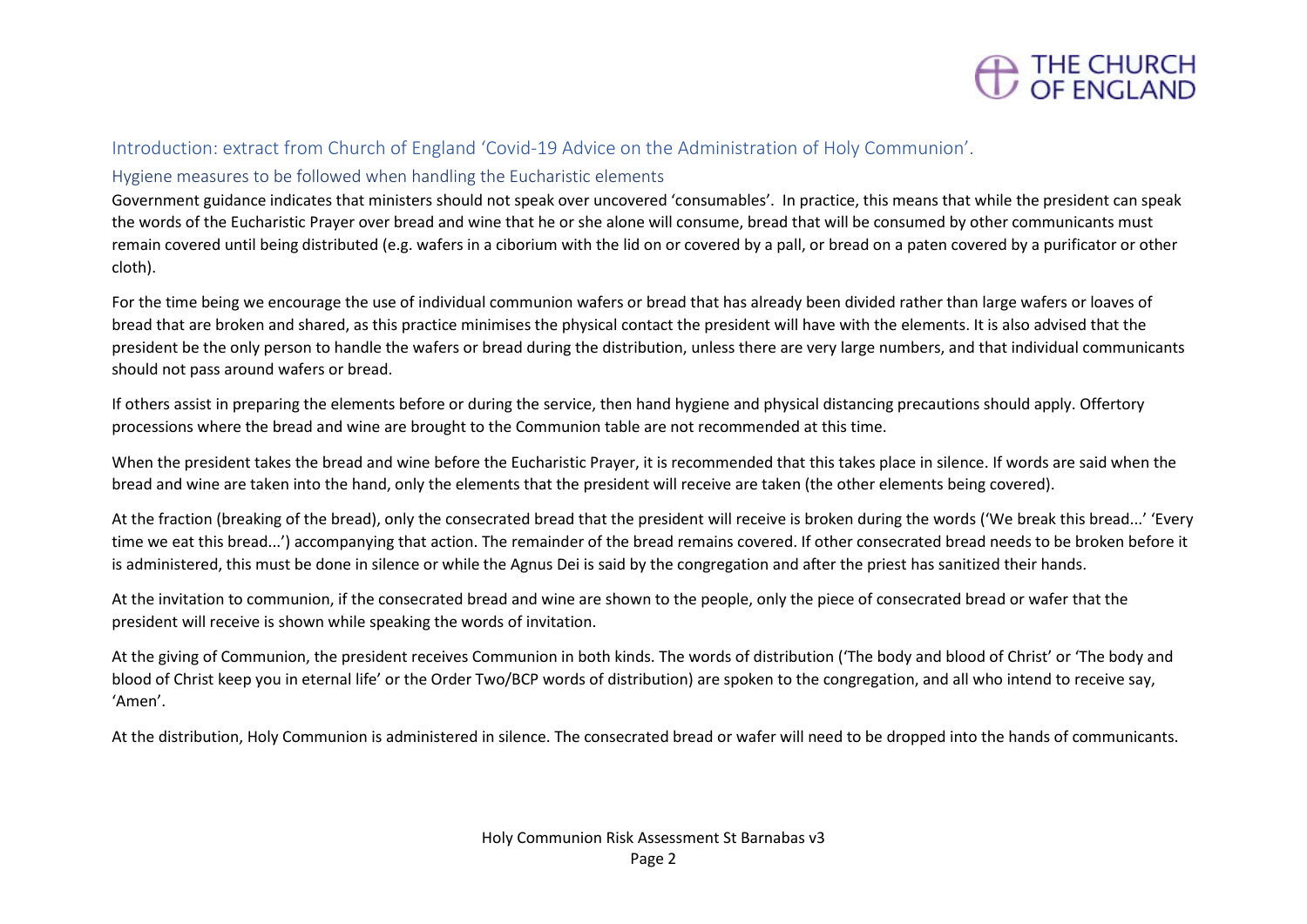# THE CHURCH<br>OF ENGLAND

| <b>Church: St Barnabas Horton-cum-Studley</b> |  | Date completed: 25 August 2020 | Date approved by PCC: |  |
|-----------------------------------------------|--|--------------------------------|-----------------------|--|
| Amendments                                    |  |                                | Date                  |  |

| What is the general risk?   | What are you already    | What is the specific risk?    | What further action do you     | Who needs to       | <b>Done</b> |
|-----------------------------|-------------------------|-------------------------------|--------------------------------|--------------------|-------------|
|                             | doing to control the    |                               | need to take to control the    | ensure this action |             |
|                             | risks?                  |                               | risks? (refer to C of E        | is carried out?    |             |
|                             |                         |                               | guidance where possible)       |                    |             |
| <b>Risk of Minister not</b> | Guidelines are          | Risk that Minister does not   | Minister to confirm that they  | Minister           |             |
| following the Church of     | referenced or copied in | have the most up to date      | have read and will follow the  |                    |             |
| <b>England guidelines</b>   | this document           | information                   | guidance in this document.     |                    |             |
| Risk of virus transmission  | Social distancing       | Risk of touching an infected  | Congregation to be             | Minister           |             |
| by touching an infected     |                         | person while exchanging       | reminded that there should     |                    |             |
| person                      |                         | the Peace                     | be no sharing of the Peace     |                    |             |
|                             |                         |                               | through physical contact.      |                    |             |
|                             | Social distancing       | Risk of touching an infected  | Communion wafer will be        | Minister           |             |
|                             |                         | person while taking           | administered by the Minister   |                    |             |
|                             |                         | communion                     | to each person in their pew,   |                    |             |
|                             |                         |                               | observing social distancing    |                    |             |
|                             |                         |                               | rules of 2M as far as          |                    |             |
|                             |                         |                               | possible.                      |                    |             |
|                             | Face coverings          | Impossibility for minister to | The risk is low if face-       | Minister           |             |
|                             |                         | maintain social distancing    | coverings are worn (see later  |                    |             |
|                             |                         | while administering the       | section). It is important that |                    |             |
|                             |                         | bread                         | no pressure is placed on       |                    |             |
|                             |                         |                               | Priests to preside at Holy     |                    |             |
|                             |                         |                               | Communion or on                |                    |             |
|                             |                         |                               | parishioners to receive the    |                    |             |
|                             |                         |                               | Sacrament.                     |                    |             |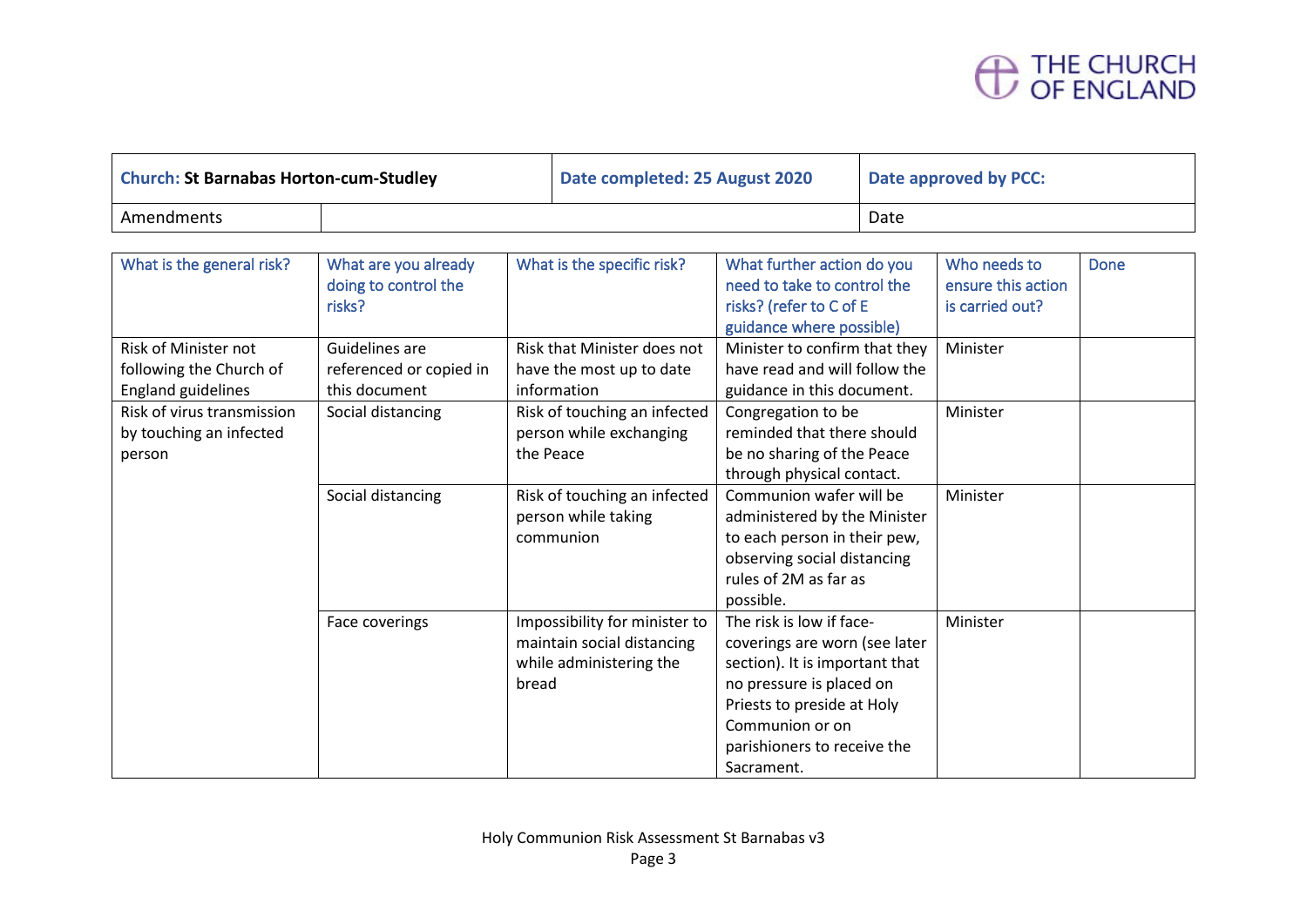

| What is the general risk?                                       | What are you already<br>doing to control the<br>risks? | What is the specific risk?                                                       | What further action do you<br>need to take to control the<br>risks? (refer to C of E<br>guidance where possible)                                                                                                   | Who needs to<br>ensure this action<br>is carried out? | <b>Done</b> |
|-----------------------------------------------------------------|--------------------------------------------------------|----------------------------------------------------------------------------------|--------------------------------------------------------------------------------------------------------------------------------------------------------------------------------------------------------------------|-------------------------------------------------------|-------------|
|                                                                 | Hand sanitising                                        | Risk of minister touching<br>an infected person while<br>administering communion | Hand sanitiser to be<br>available. The minister<br>should avoid touching the<br>communicants' hands when<br>administering communion.<br>If touching occurs, the<br>minister will re-sanitise<br>hands immediately. | Churchwardens<br>and Minister                         |             |
| Risk of virus transmission<br>by touching an infected<br>object | Covering 'consumables'                                 | Risk of contaminating the<br>bread                                               | Wafers to be consumed by<br>other communicants must<br>remain in the Ciborium<br>before being distributed                                                                                                          | Minister                                              |             |
|                                                                 | Minimise physical<br>contact with<br>'consumables'     | Risk of contaminating the<br>bread                                               | The minister should set up<br>the Sacrament. Individual<br>communion wafers to be<br>placed in the Ciborium.                                                                                                       | Minister                                              |             |
|                                                                 | Hand sanitising                                        | Risk of contaminating the<br>bread                                               | The minister should sanitise<br>hands before setting up the<br>Communion Table and again<br>before administering wafers<br>from the Ciborium.                                                                      | Minister                                              |             |
|                                                                 | Hand sanitising                                        | Risk of contaminating the<br>bread                                               | Each communicant should<br>be asked to sanitise their<br>hands before receiving a<br>wafer, and repeat<br>afterwards, to reduce risk of<br>contamination.                                                          | Minister                                              |             |